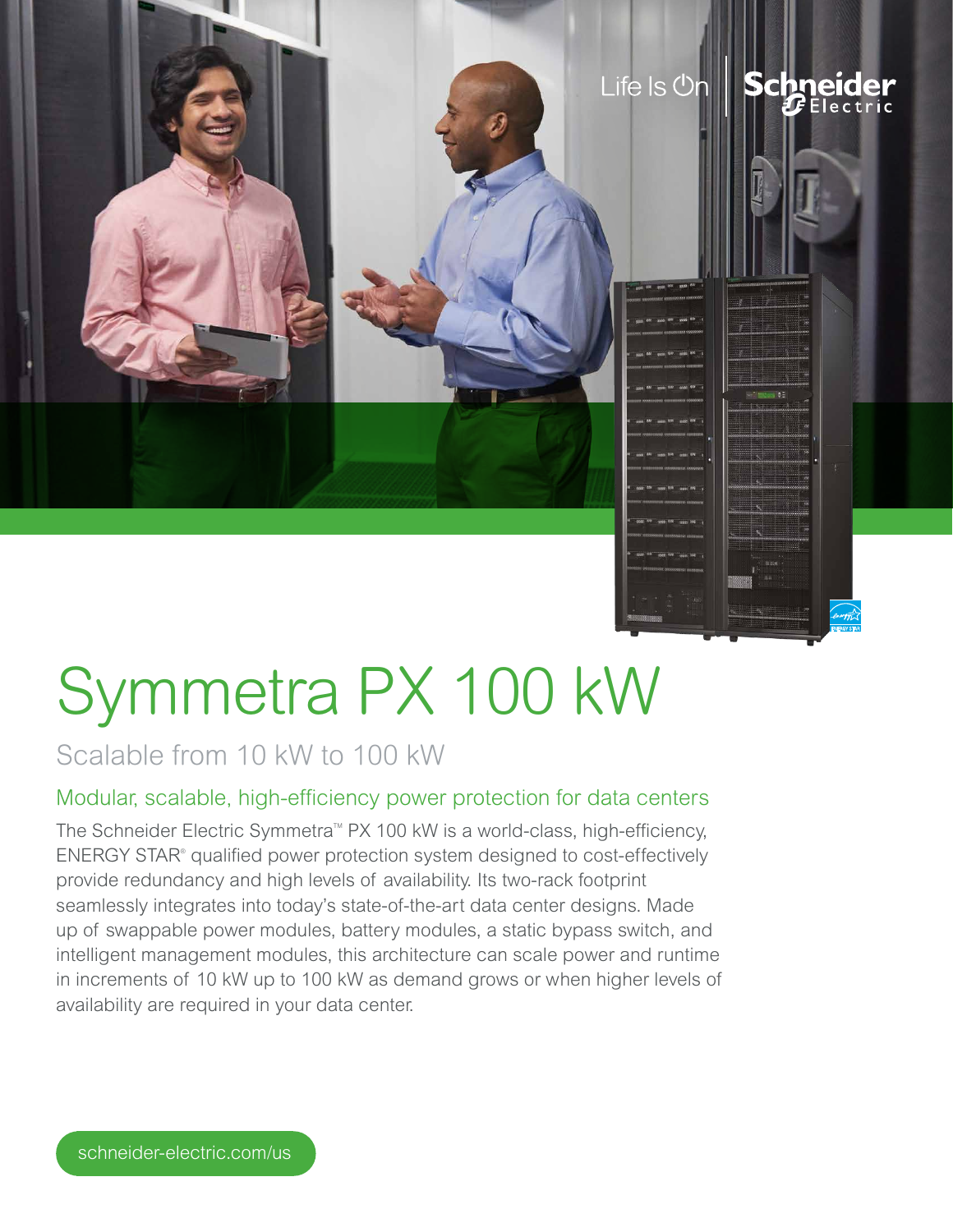# Symmetra PX 100 kW Features and benefits

The Symmetra PX family serves as the core power train that drives Schneider Electric InfraStruxure™ systems for small, medium, and large data centers. Self-diagnostic capabilities enhance the manageability of the Symmetra PX 100 kW and increase overall data center reliability. Standardized, factory-assembled modules mitigate the risk of human error during installation or routine maintenance procedures. If a module requires replacement, a meantime to repair of less than 10 minutes enhances availability. Symmetra PX 100 kW fits seamlessly onto the data center floor or in the back room. In two standard Schneider Electric NetShelter<sup>™</sup> SX racks, the Symmetra PX 100 kW delivers the high availability, extreme agility, and low total cost of ownership you have come to expect from the Symmetra PX family. High-performance, right-sized, 3-phase power protection with high efficiency and availability for small and medium data centers or high-density zones.

- Fault-tolerant (N+1) design for the highest level of availability
- High-efficiency power modules (95% efficiency)
- • Swappable power and battery modules for easy expansion and fast meantime to repair
- ENERGY STAR qualified
- Space-saving, high-density design
- • Modular batteries with integrated monitoring
- • Rackbased for agility and aesthetics
- • Lowest total cost of ownership

### Symmetra PX 100 kW features

#### Availability

- Swappable power, battery, and intelligence modules
- N+0 or N+1 redundancy
- • Toolless module replacement
- • Self-diagnosing, field-replaceable modules
- Redundant intelligence module
- Swappable static bypass switch

#### **Scalability**

- • Scalable for capacity (100 kW N+0) or redundancy (up to 90 kW N+1)
- • Add power modules to increase capacity in 10 kW increments
- Extended battery runtime available
- Intelligent battery management
- One-year warranty and startup service included

#### Manageability

- • Embedded network management
- Remote access over HTTP, HTTPS, Telnet, SSH, SNMP
- Local access at PowerView<sup>™</sup> display interface
- • Configurable alarm notifications
- StruxureWare™ Data Center Expert compatible

#### Total cost of ownership

- Unity power factor corrected
- • Up to 95% efficient
- Integrated monitoring of battery modules
- One-year warranty and start-up service included

#### Flexibility

- • Compatible with modular, configurable, and iBusway for Data Center power distribution solutions
- Integrates into existing power distribution solutions if they match the UPS requirements

#### Typical applications

- • Small/medium data centers
- High-density zones of large data centers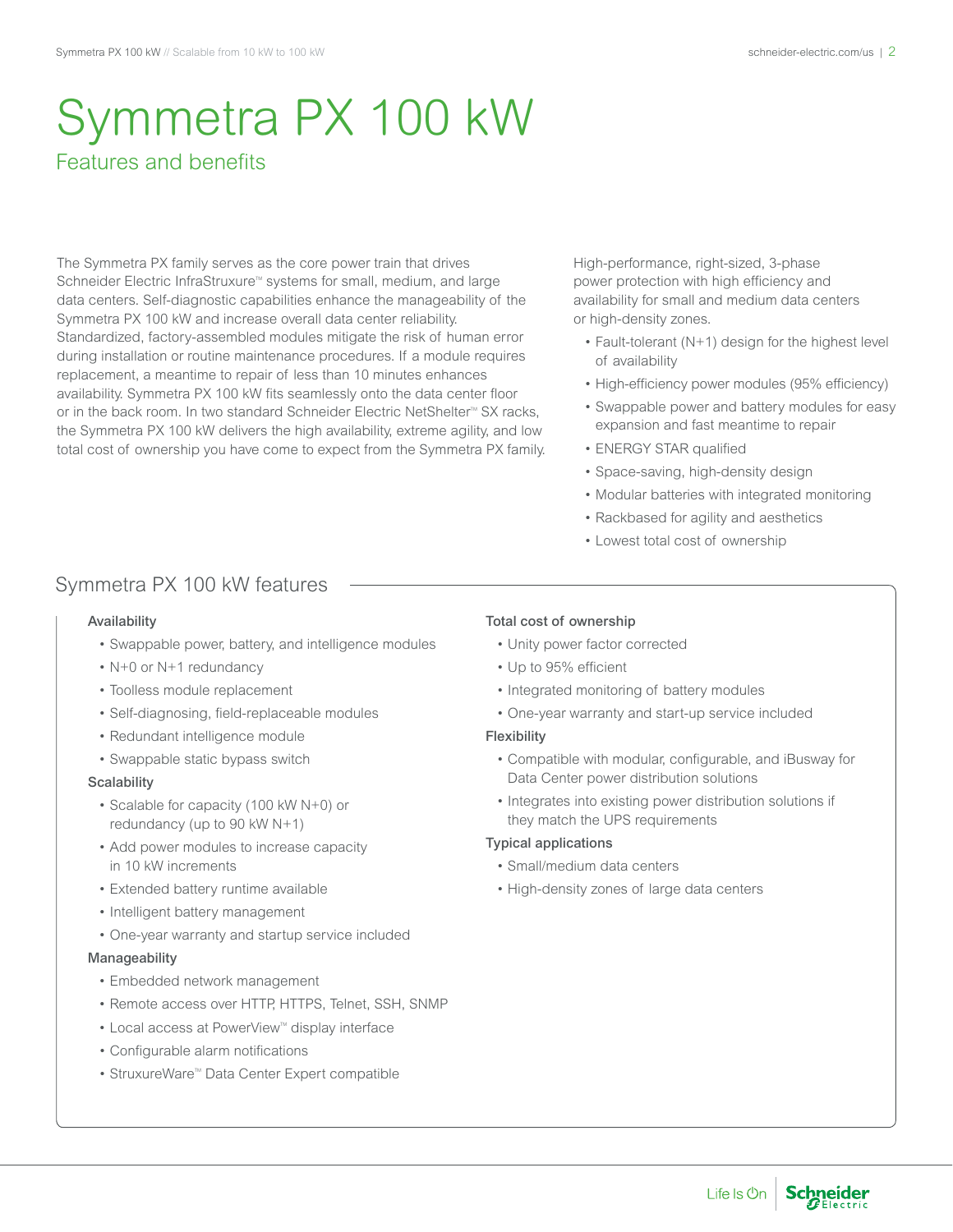### Symmetra PX 100 features

#### **1. High-density footprint**

With 100 kW of power protection and runtime supplied in the compact footprint of two standard Schneider Electric<sup>®</sup> NetShelter SX racks, your load is protected by a mere 14 square feet of UPS equipment, allowing you to reclaim floor space for your IT equipment.

#### **2. Main intelligence module and**

#### **redundant intelligence module**

Backup for the swappable main intelligence module provides the maximum possible availability for your system.

#### **3. Swappable 10 kW high-efficiency power module**

High-efficiency power modules reduce power and cooling costs, saving you money while delivering the optimal power protection your data center deserves.

#### **4. Dual-mains input**

Dual-mains input allows for top or bottom feed connection to two separate power inputs for increased availability.

#### **5. Built-in static bypass switch**

The swappable static bypass switch transfers the load to utility power without interruption in case of heavy overload or faulty conditions and ensures that even in 125% overload conditions, the data center remains operational.

#### **6. Embedded network management card**

Provides UPS status and event notification to simplify UPS and power distribution unit (PDU) management. Two SmartSlot<sup>™</sup> positions support dry contact, environmental monitoring, and building management system (modbus/Jbus) cards.

#### **7. LCD display interface**

Offers a clear text-based overview of alarms, status data, and system configuration options in a central location.

#### **8. Swappable battery module**

Connected in parallel for increased availability, these swappable battery modules feature advanced battery monitoring and temperature-compensated battery charging that extend battery life. Swappability lowers the cost of replacement and mean time to repair. Up to four battery frames can be installed for longer runtimes.

#### **9. Advanced battery management**

With advanced monitoring capabilities, Symmetra PX 100 kW UPS detects failing battery units before they become a problem — no add-on battery management system necessary. Each battery unit in the battery module records its battery performance and monitors its temperature, reporting this data to the UPS. The Symmetra PX 100 also continually calculates the battery charge percentage and discharge characteristics. During utility power failure or battery self-test, the UPS performs battery diagnostics on each battery unit and generates an alarm if significant performance deviations are detected.

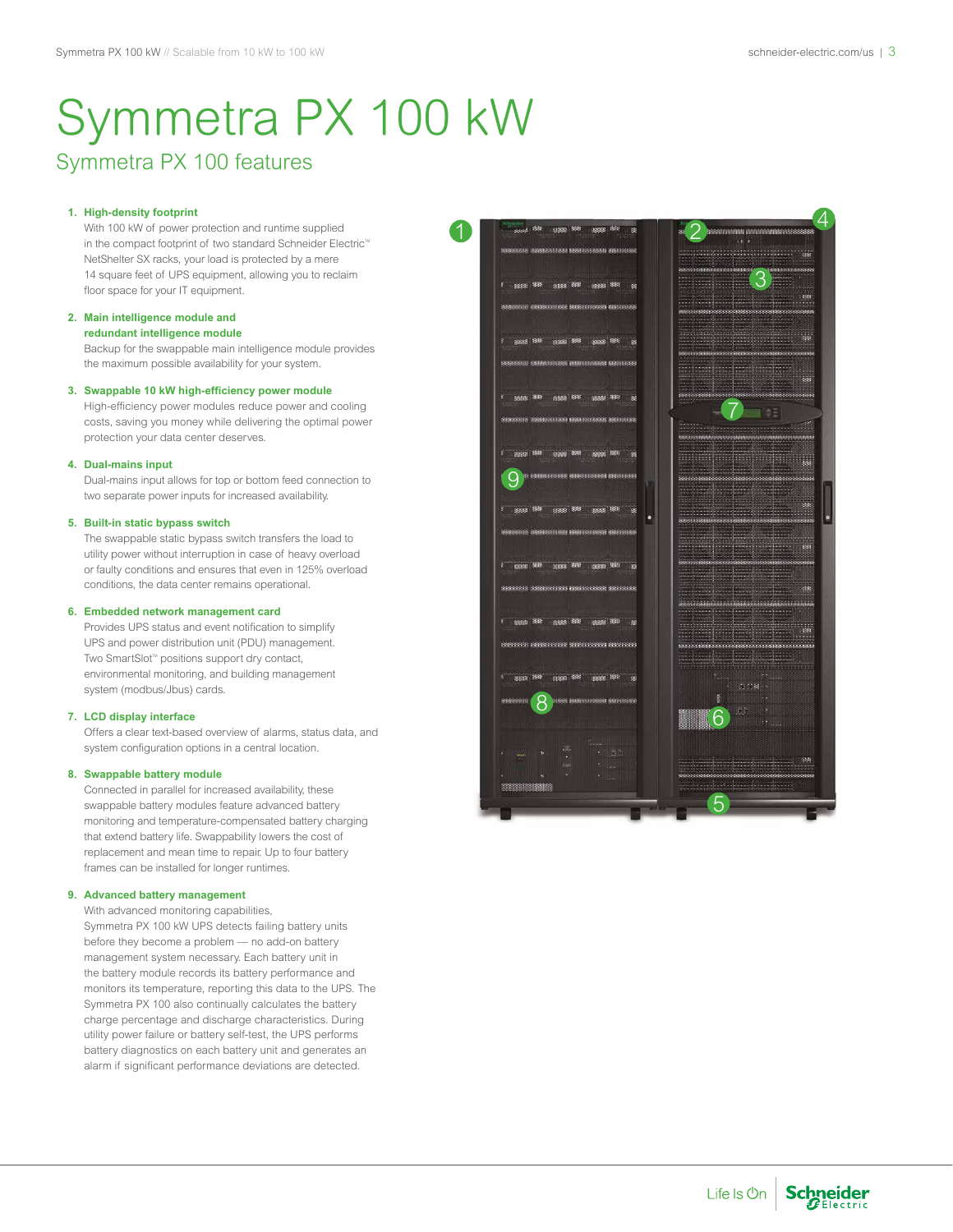## Symmetra PX 100 features (continued)

#### Best-in-class energy efficiency

Schneider Electric is proud to be the first company whose UPSs earned the ENERGY STAR — and our tradition of high-efficiency performance continues with the Symmetra PX 100 kW. Symmetra PX 100 kW is the most efficient modular UPS in its class with up to 95% efficiency, reducing your operating costs and carbon footprint, and making it the eco-conscious core of a modern data center.

The ENERGY STAR program is aimed at reducing pollutants caused by the inefficient use of energy, while also making it easy for consumers to identify and purchase the most energy-efficient products. The ENERGY STAR program distinguishes UPS systems with efficiency ratings in the top 25% of the market. Qualified UPSs perform with excellence at 25, 50, 75, and 100% load levels, as verified by an independent certification body. By requiring consistent measurement methodology and the publication of test results, the ENERGY STAR program empowers consumers to make informed UPS comparisons.



Curve fit to measured efficiency data. All measurements taken in normal operating mode, at typical environmental conditions, with nominal electrical input and balanced resistive load. ( $PF = 1.0$ ) output

The Symmetra PX 100 kW efficiency curve is nearly flat down to 25% load, saving power and cooling costs and significantly reducing your overall total cost of ownership.



#### Modular batteries

Modular batteries can be added or replaced quickly and easily.

- Simply slide the battery module into place. All DC connections are preconfigured and insulated — no cable installation or contact with DC terminals required.
- Patented rear connectors enable toolless connection and disconnection.

Parallel strings increase availability.

• One row of modules makes one string. All battery modules support the load, so no individual battery is a single point of failure.

Now, even batteries look great in the data center.

- No messy-looking cables battery connections are made inside the battery unit case.
- Fully integrated system housed in a standard IT rack form factor.

Batteries are monitored at the individual module level.

- Each individual module monitors current, voltage, and temperature and reports the information to the UPS.
- No time wasted the online battery chart helps you quickly identify and replace faulty modules. See battery data that interests you and receive (configurable) alarm notifications.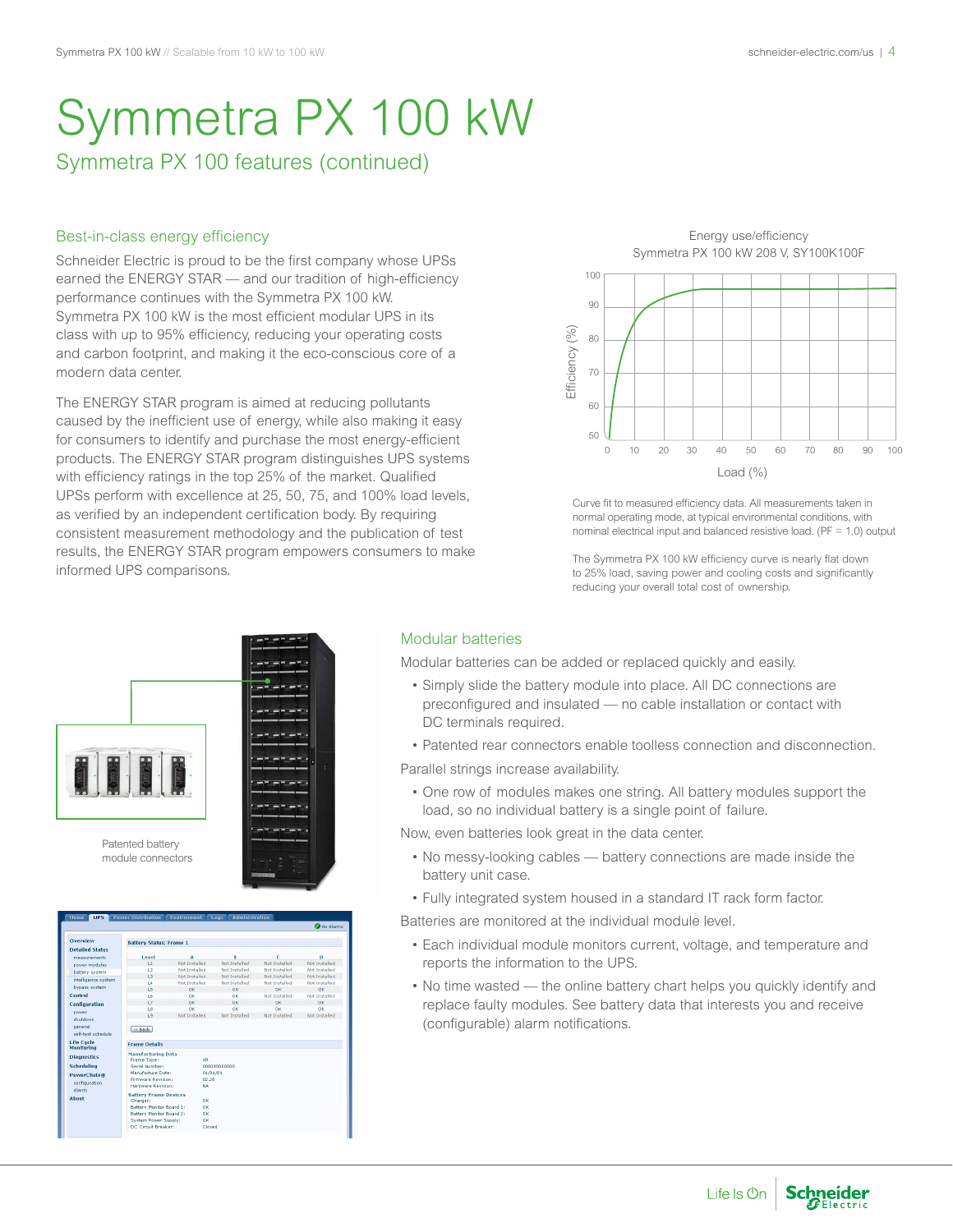### Power distribution options

#### Choose the power distribution solution that meets your data center's unique needs.

#### 100 kVA modular PDU

The Schneider Electric 100 kVA modular PDU is designed exclusively for use with Symmetra PX 100 kW, which monitors and publishes PDU status. The 100 kVA modular PDU enhances the Symmetra PX 100 UPS with these features:

- • 600 V, 480 V, or 208 V input, and 208 V output
- • Distribution and MBP in a single 600 mm rack
- High-efficiency NEMA-rated TP-1 isolation transformers
- • Toolless addition of new circuits factory-assembled and tested power distribution modules (PDMs) snap into place
- PDMs include self-diagnostic capabilities, branch current monitoring, and breaker position monitoring
- • Fully rated subfeed



Symmetra PX 100 with 100 kVA modular PDU



150 kVA InfraStruxure PDU

#### InfraStruxure PDU

The Schneider Electric InfraStruxure PDU is a panelboard PDU with a twist — breakers and cordsets that match your site requirements are installed at the factory, bringing agility, availability, and speed of deployment to your data center.

#### 150 kVA InfraStruxure PDU:

- • 480 V input, 208 V output
- • 600 mm footprint
- • Complete the solution with the 300 mm maintenance bypass panel

#### Custom 100 kVA InfraStruxure PDU:

- • 600 V, 480 V, or 208 V input, and 208 V output
- • 600 mm footprint

### Monitor any Schneider Electric PDU

While each PDU has unique features that make it ideally suited to your data center, all Schneider Electric power distribution options allow you to monitor your power savings, configure your system settings and alarm thresholds, and customize alarm notifications remotely using a Web browser, StruxureWare Data Center Expert, or your building management system.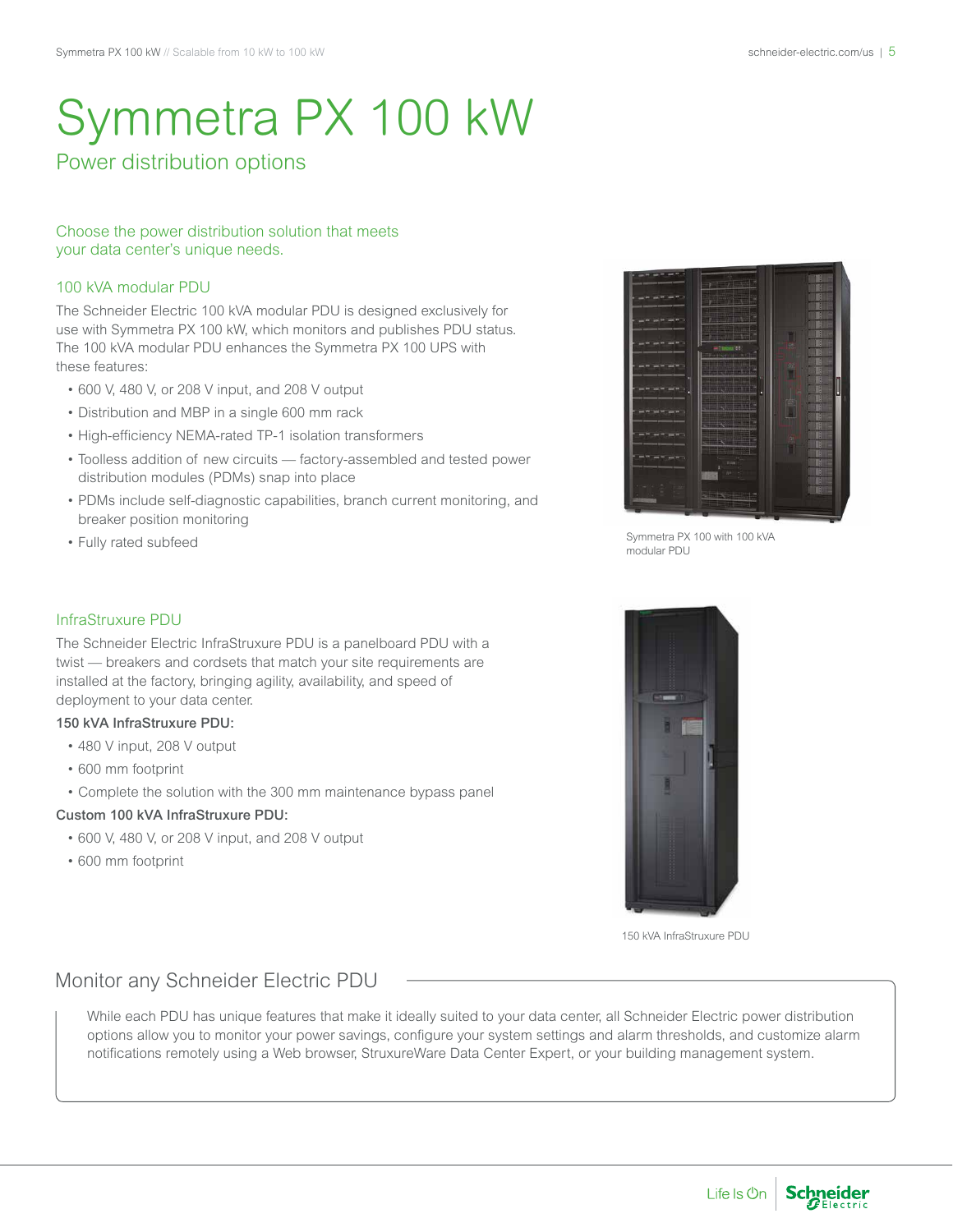## Power distribution options (continued)

### iBusway for Data Center solution

Install the iBusway for Data Center solution to provide reliable, efficient, adaptable power distribution above your IT racks:

- • Up to 400 A capacity
- • Zero IT floor footprint
- Up to 20 openings every 10 feet
- Totally enclosed Busway Straight housing is UL listed





(L) 300 mm maintenance bypass panel (R) Your power

distribution architecture

**BEEEK** 

#### Connect Symmetra PX 100 to your existing power distribution architecture

When you replace your aging legacy UPS with the high-efficiency ENERGY STAR qualified Symmetra PX 100, you can save money in two ways — through efficiency incentives or rebates potentially supported in your region and by using your existing power distribution architecture to supply power to the load. Add the 300 mm maintenance bypass panel to transfer power to utility during maintenance procedures.



#### StruxureWare for Data Centers software suite

In the data center environment, our Symmetra PX 100 UPS is fully managed through StruxureWare for Data Centers, an integrated suite of Data Center Infrastructure Management applications. It enables businesses to prosper by managing their data centers across multiple domains, providing actionable intelligence for an ideal balance of high availability and peak efficiency throughout the entire data center life cycle. StruxureWare is a key element of Schneider Electric EcoStruxure<sup>™</sup> — an integrated hardware and software system architecture for intelligent energy management. EcoStruxure provides efficient, modular, high-availability power protection that your business-critical applications require.

#### A comprehensive portfolio of services

Schneider Electric Critical Power and Cooling Services provides the expertise, services, and support you need for your building, industry, power, or data center infrastructure. Our world-class life cycle services offer a smart way to install and maintain your critical applications, ensuring your systems are always running at peak performance.



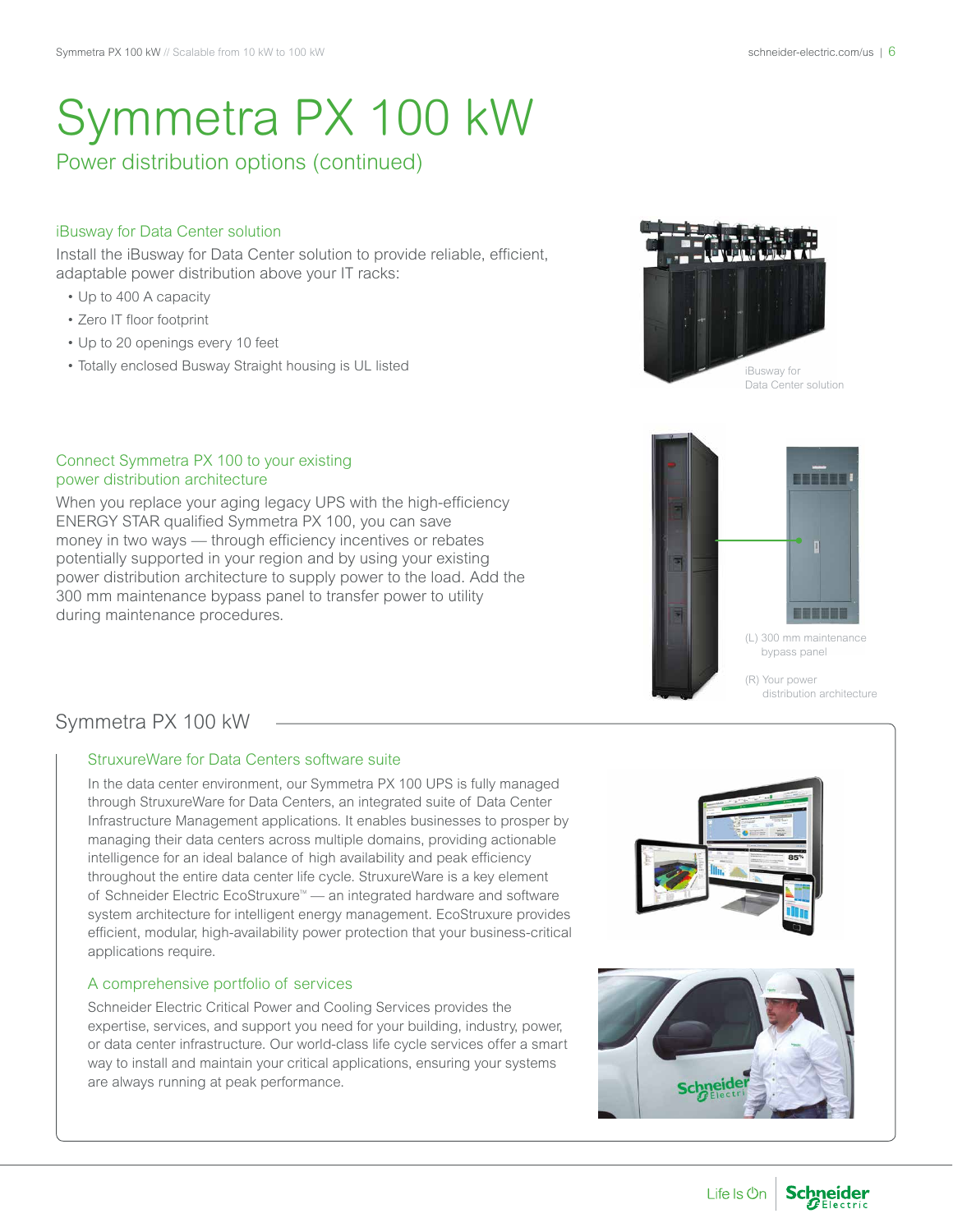# Symmetra PX 100 kW **Options**





#### Extended runtime frames

To increase the number of minutes your load can remain on battery, add optional battery extended runtime frames. A maximum of four battery frames can be connected to the Symmetra PX 100.



The 300 mm bottom feed side car, which supports raised-floor applications, enables bottom feed installation of utility power to the UPS.



#### 300 mm maintenance bypass panel

The 300 mm maintenance bypass panel isolates the UPS from the critical load during service procedures. Designed for use with the 150 kVA InfraStruxure PDU or your third-party power distribution solution.





28.8 kVA configurable rack distribution panel

144 kVA modular RPP

#### Remote power panel options for PDU subfeed

For unique power distribution demands, or to expand the power distribution capabilities of the 100 kVA modular PDU or 150 kVA InfraStruxure PDU, use the subfeed to power a modular or configurable remote power panel.





Seismic kit for 600 mm Symmetra PX battery cabinets

Seismic kit for 300 mm Symmetra PX 100, Symmetra PX 250/500, and modular PDU frames

Seismic kit for 600 mm Symmetra PX 100 and Symmetra PX 250/500 frames



#### Management cards

Two SmartSlot positions can be used to expand the monitoring capabilities of the UPS with these Schneider Electric management cards:

- Dry contact I/O SmartSlot card: Monitor the conditions of the UPS and its environment using external devices such as sensors.
- • Building management system (modbus/Jbus) card: Enable a building management system to monitor the UPS.